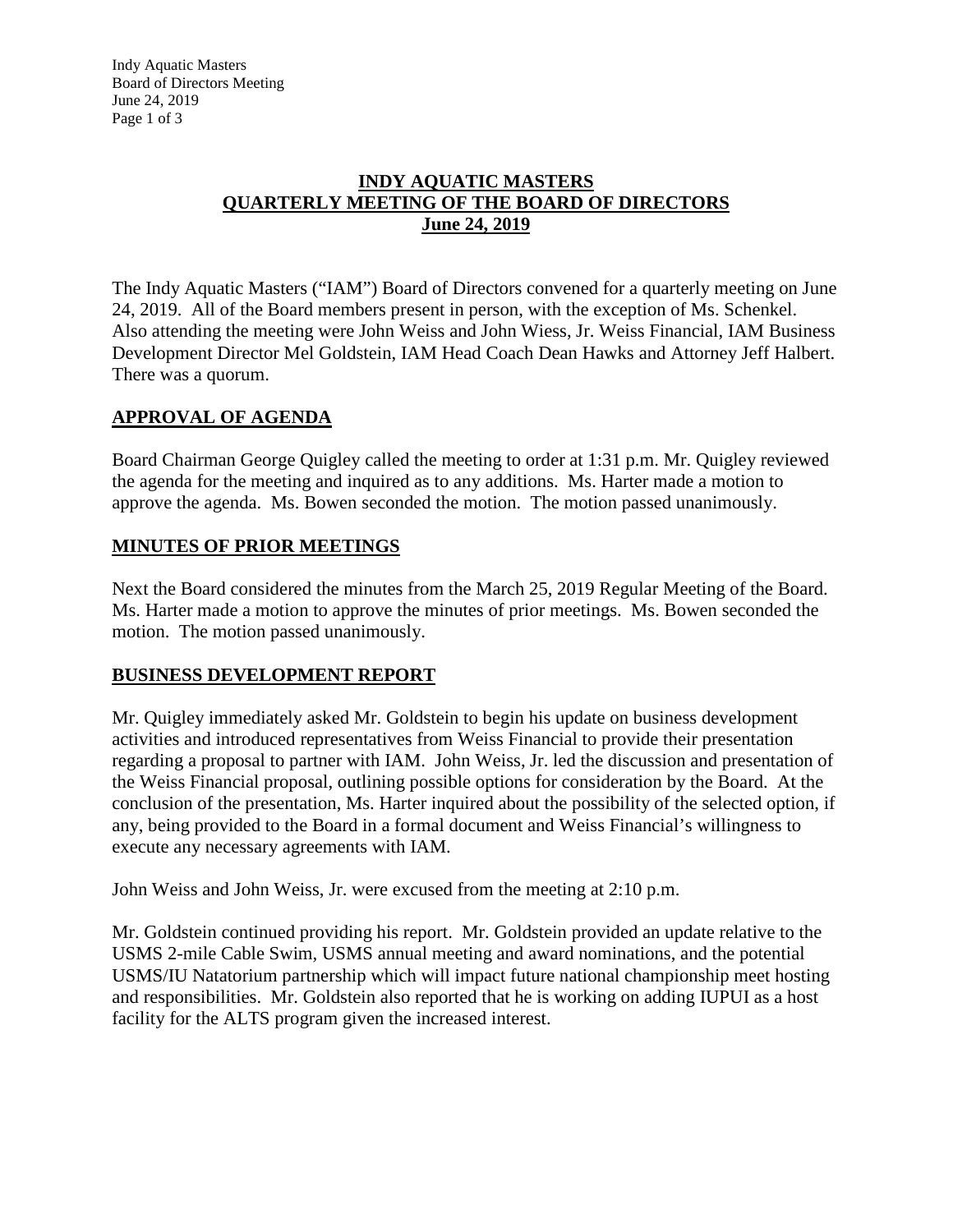Indy Aquatic Masters Board of Directors Meeting June 24, 2019 Page 2 of 3

# **HEAD COACH'S REPORT**

Mr. Hawks provided updates relating status of the coaching schedule. He noted that the schedule is almost finalized and all currently scheduled practices are covered despite various absences in the coming weeks. Mr. Hawks indicated that North Central will be closed August 5, 2019- August 11, 2019 and Carmel High School will be closed during the same period. Mr. Hawks noted that the 12-week challenge is going well and he has received a number of favorable comments on the sets.

# **FINANCIAL REPORT**

Ms. Harter reported that the IAM Holiday Party will be held at Riviera Club on December 14, 2019. She also reported that IAM has provided its mid-year report regarding the ALTS program. The report noted that IAM had 48 students at 2 locations between March and May 2019. Sixteen students reached all five required ARC competencies. IAM also received a number of referrals from ALTS students for future sessions. Ms. Harter next presented the financial report and distributed profit and loss statements and balance sheet to the Board for review. Ms. Harter indicated that she has moved \$50,000 from checking to a CD and \$5,000 to a money market account in order to increase the value of program funds. As of May 2019, IAM had \$68,578.60 cash on hand. Ms. Harter noted that IAM currently has 267 paid members with 21 new members joining since the beginning of May. IAM received \$394 in drop-in fees, \$975 for clinics and \$61,469 in membership fees since January 2, 2019.. Ms. Harter indicated that she has formulated all reports and planning based on the 2019 budget distributed for review and approved by the Board on March 26, 2019.

## **FUNDRAISING**

No updates to report at this time.

## **ACTION ITEMS**

The Board considered the potential sponsorship/partnership options presented by Weiss Financial. After discussion, the Board was inclined to support the following:

- $\blacksquare$  \$1,500 annual sponsorship
- Names sponsor for IAM weekly newsletter
- Quarterly "Enter to Win" prize limited to current IAM members signed up to receive IAM weekly newsletter
- Company logo included in IAM Partner Section of IAM website
- Link to Weiss Financial website
- Weiss Financial to host two educational events for IAM members annually
- Inclusion of "Financial Workout Tips" in weekly workout email.

Ms. Harter made a motion to approve the option (summarized above) as presented by Weiss Financial. Ms. Bowen seconded the motion. The motion passed unanimously.